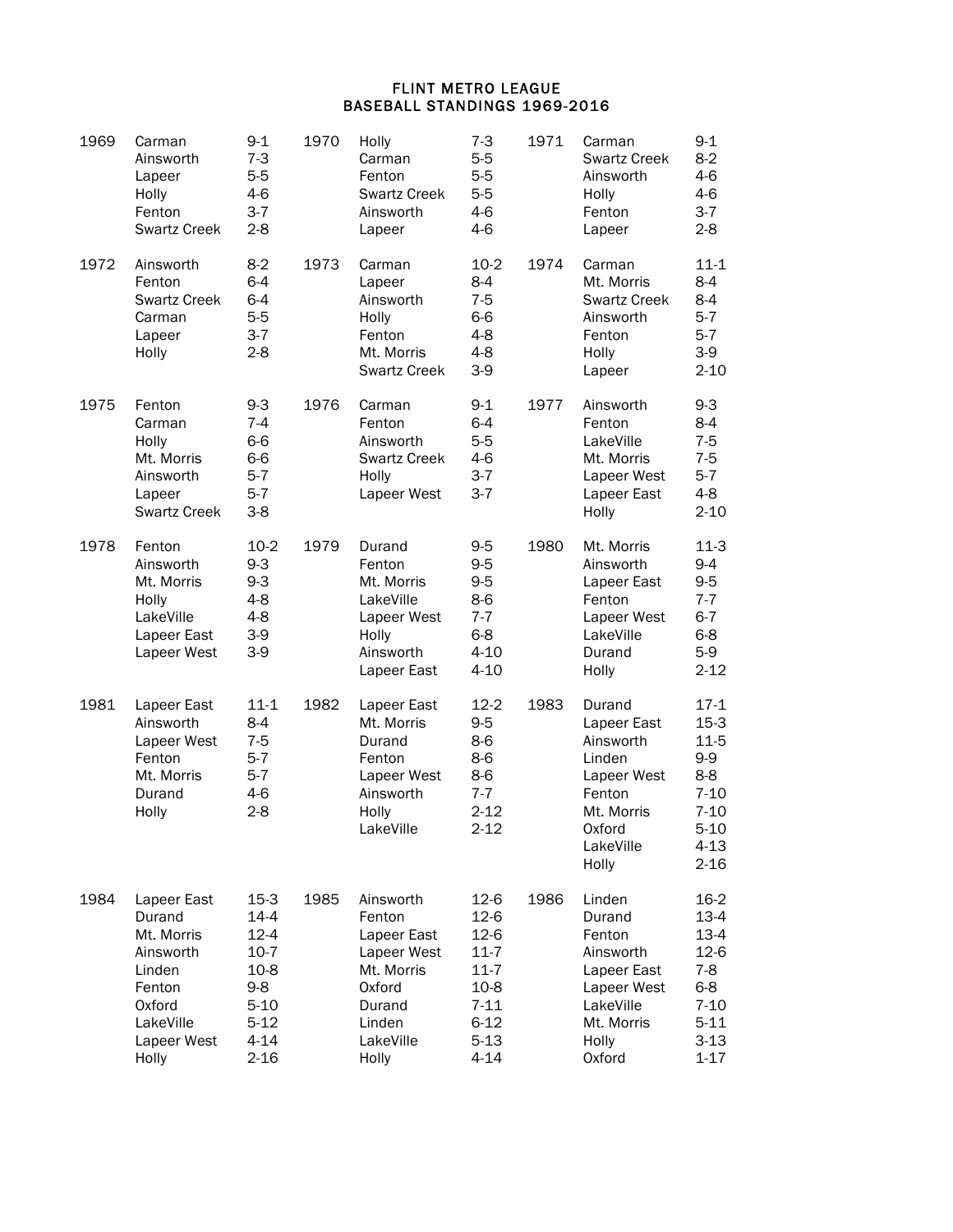| 1987 | Linden<br>Mt. Morris<br>Fenton<br>Holly<br>Lapeer East<br>Durand<br>Lapeer West<br>Oxford<br>LakeVille      | $13-2$<br>$12 - 4$<br>$10 - 4$<br>$9 - 7$<br>$7 - 8$<br>$6 - 10$<br>$6 - 10$<br>$4 - 12$<br>$2 - 12$ | 1988 | Mt. Morris<br>Linden<br>Fenton<br>LakeVille<br>Lapeer East<br>Durand<br>Lapeer West<br>Holly<br>Oxford | $14-2$<br>$12 - 4$<br>$11 - 4$<br>$9 - 7$<br>$7 - 8$<br>$6-9$<br>$6 - 10$<br>$3 - 12$<br>$2 - 14$ | 1989 | Durand<br>Fenton<br>Mt. Morris<br>Lapeer West<br>LakeVille<br>Lapeer East<br>Oxford<br>Holly<br>Linden | $14-2$<br>$13-3$<br>$13-3$<br>$10-6$<br>$8-8$<br>$6 - 10$<br>$4 - 12$<br>$3-13$<br>$1 - 15$     |
|------|-------------------------------------------------------------------------------------------------------------|------------------------------------------------------------------------------------------------------|------|--------------------------------------------------------------------------------------------------------|---------------------------------------------------------------------------------------------------|------|--------------------------------------------------------------------------------------------------------|-------------------------------------------------------------------------------------------------|
| 1990 | LakeVille<br>Lapeer West<br>Oxford<br>Fenton<br>Durand<br>Mt. Morris<br>Linden<br>Holly<br>Lapeer East      | $12 - 4$<br>$11 - 5$<br>10-6<br>9-6<br>$9-7$<br>$6 - 10$<br>$5 - 11$<br>$4 - 10$<br>$4 - 11$         | 1991 | Lapeer West<br>Oxford<br>Fenton<br>Mt. Morris<br>Holly<br>LakeVille<br>Linden<br>Lapeer East<br>Durand | $15-1$<br>$13-3$<br>$10-6$<br>$9-7$<br>$7-9$<br>$7-9$<br>$6 - 10$<br>$5 - 11$<br>$0 - 16$         | 1992 | Lapeer West<br>Mt. Morris<br>Oxford<br>Fenton<br>Holly<br>LakeVille<br>Lapeer East<br>Linden<br>Durand | $15-1$<br>$12 - 4$<br>$11-5$<br>$10-5$<br>$9-6$<br>$5 - 11$<br>$4 - 12$<br>$3 - 13$<br>$2 - 14$ |
| 1993 | Lapeer West<br>Mt. Morris<br>Fenton<br>Holly<br>LakeVille<br>Oxford<br>Linden<br>Durand<br>Lapeer East      | $13-3$<br>$13-3$<br>$12 - 4$<br>$9-7$<br>$8 - 8$<br>$6 - 10$<br>$5 - 11$<br>$3 - 13$<br>$3 - 13$     | 1994 | Mt. Morris<br>Fenton<br>Holly<br>Durand<br>LakeVille<br>Linden<br>Lapeer East<br>Lapeer West<br>Oxford | $14-2$<br>$12 - 4$<br>10-6<br>$8 - 8$<br>$7-9$<br>$7-9$<br>$6 - 10$<br>$5 - 11$<br>$3 - 13$       | 1995 | Mt. Morris<br>Fenton<br>Lapeer West<br>LakeVille<br>Holly<br>Linden<br>Oxford<br>Durand<br>Lapeer East | $15-1$<br>$13-3$<br>$11-5$<br>$8-7$<br>$7 - 8$<br>$7-9$<br>$4 - 12$<br>$3 - 13$<br>$1 - 15$     |
| 1996 | Lapeer West<br>Lapeer West<br>Oxford<br>Mt. Morris<br>Linden<br>Holly<br>Lapeer East<br>LakeVille<br>Durand | $15 - 1$<br>$12-3$<br>10-6<br>$9 - 7$<br>7-8<br>$7-9$<br>$6 - 10$<br>$3 - 13$<br>$1 - 15$            | 1997 | Fenton<br>Holly<br>Mt. Morris<br>Fenton<br>Oxford<br>LakeVille<br>Linden<br>Lapeer East<br>Durand      | $15 - 1$<br>$11 - 5$<br>$11 - 5$<br>10-6<br>$8-8$<br>7-8<br>$7-9$<br>$2 - 13$<br>$1 - 15$         | 1998 | Oxford<br>Fenton<br>Lapeer West<br>Mt. Morris<br>Holly<br>Linden<br>Lapeer East<br>LakeVille           | $11-3$<br>$9-5$<br>$9-5$<br>$9-5$<br>$7 - 7$<br>$7 - 7$<br>$3 - 11$<br>$1 - 13$                 |
| 1999 | Fenton<br>Mt. Morris<br>Lapeer West<br>Linden<br>Holly<br>Oxford<br>LakeVille<br>Lapeer East                | $13-1$<br>$10 - 4$<br>$8-5$<br>$7 - 7$<br>$6 - 7$<br>$6 - 7$<br>$4-9$<br>$0 - 14$                    | 2000 | Fenton<br>Mt. Morris<br>Lapeer West<br>Oxford<br>Lapeer East<br>Linden<br>Holly<br>LakeVille           | $12 - 2$<br>$10-3$<br>$9-5$<br>8-6<br>$6 - 8$<br>$5-9$<br>$3-10$<br>$2 - 12$                      | 2001 | Fenton<br>Lapeer West<br>Holly<br>Oxford<br>Mt. Morris<br>LakeVille<br>Lapeer East<br>Linden           | $11-3$<br>$11-3$<br>$9-5$<br>$9 - 5$<br>$7 - 7$<br>$5-9$<br>$2 - 12$<br>$2 - 12$                |